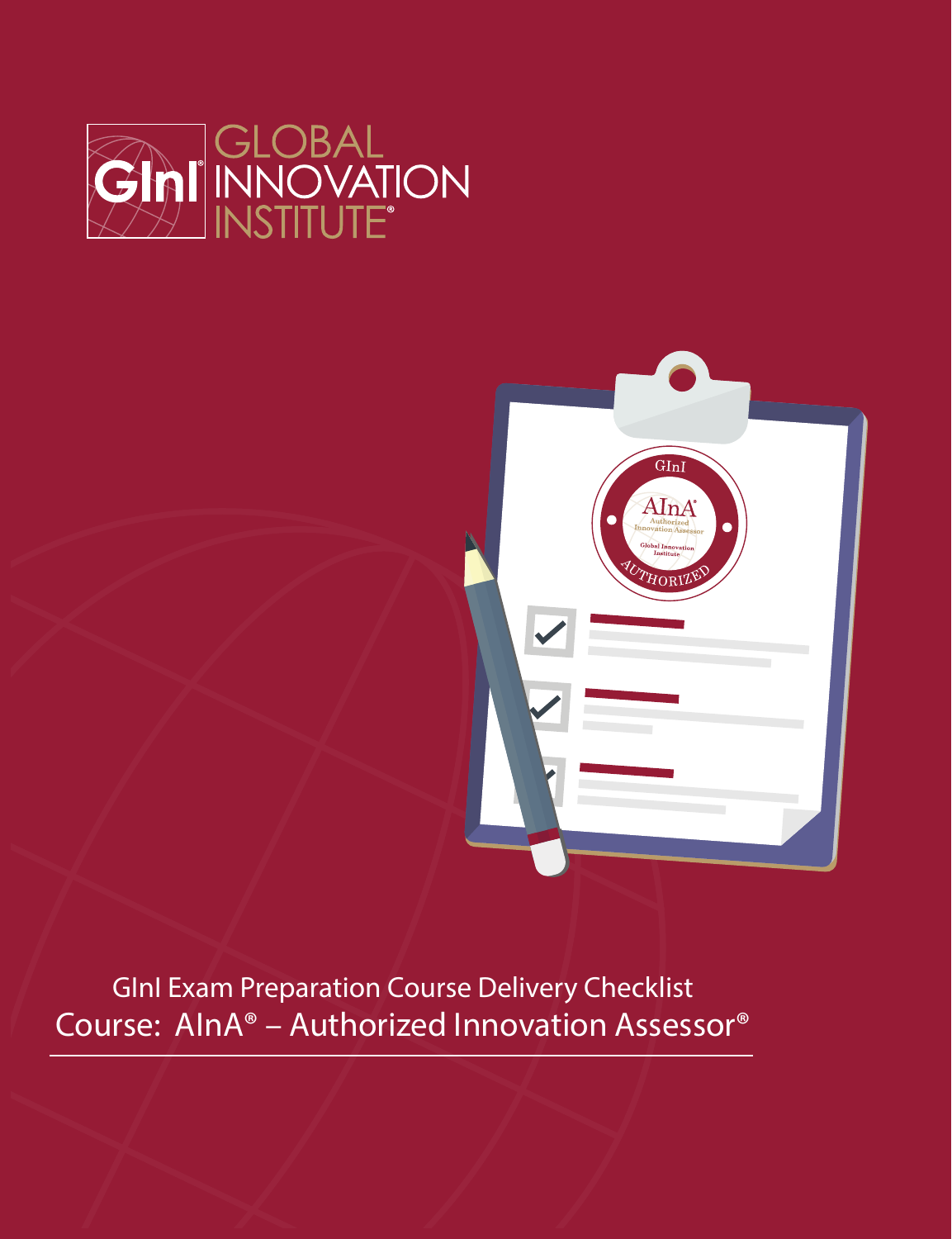



# **GInI® Exam Preparation Course Delivery Checklist Course: AInA® – Authorized Innovation Assessor®**

GInI<sup>®</sup> – the Global Innovation Institute<sup>®</sup> – operates the most comprehensive and professionally managed evidence-based innovation certification and accreditation program anywhere in the world – for both individuals and businesses.

GInI<sup>®</sup> is the only innovation certification body in the world that has employed the role delineation study process to establish its certification examinations.

GInI® has likewise established a series of globally-recognized exam preparation courses designed for preparing individuals to take each certication exam. GInI's **Authorized Providers** deliver GInI's **certification** and **accreditation programs** to individuals and businesses all over the world.

## Both **Authorized Training Providers® (ATPs®)** and **Authorized Innovation Providers® (AInPs®)** deliver GInI's **certification programs** to **individual professionals**:

- Certified Innovation Professional<sup>®</sup> ClnP<sup>®</sup>.
- Certified Design Thinking Professional<sup>®</sup> CDTP<sup>®</sup>.
- Certified Innovation Strategist® ClnS®.
- Certified Chief Innovation Officer<sup>®</sup> CCInO<sup>®</sup>.
- Authorized innovation Assessor® AlnA®.

GInI® **Authorized Innovation Providers® (AInPs®)**, using GInI **Authorized Innovation Assessors® (AInAs®)** also deliver GInI's **accreditation programs** to **business organizations**:

- Certified Innovative Organization® CInOrg®.
- Accredited Innovation Lab® AInL®.
- Accredited Business Incubator<sup>®</sup> ABI<sup>®</sup>.
- Accredited Accelerator Program<sup>®</sup> AAP<sup>®</sup>.
- Innovation Endorsement<sup>®</sup> InE<sup>®</sup>.
- Accredited Innovation Training Program<sup>®</sup> AInTP<sup>®</sup>.

*The following series of checklists are intended to aid GInI's Authorized Providers in preparing for and delivering GInI's Authorized Innovation Assessor (AInA)® exam preparation course. By carefully following these step*  by step checklists, the Provider should be able to deliver this course with full confidence that the course will *achieve its intended outcomes.*

*These checklists address the specifics of delivering the Authorized Innovation Assessor (AInA)® course. For instructions on how to prepare for and market all GInI exam preparation courses generally, and likewise on how to deliver and conclude these courses, please refer to the GInI® Course Delivery Checklist.*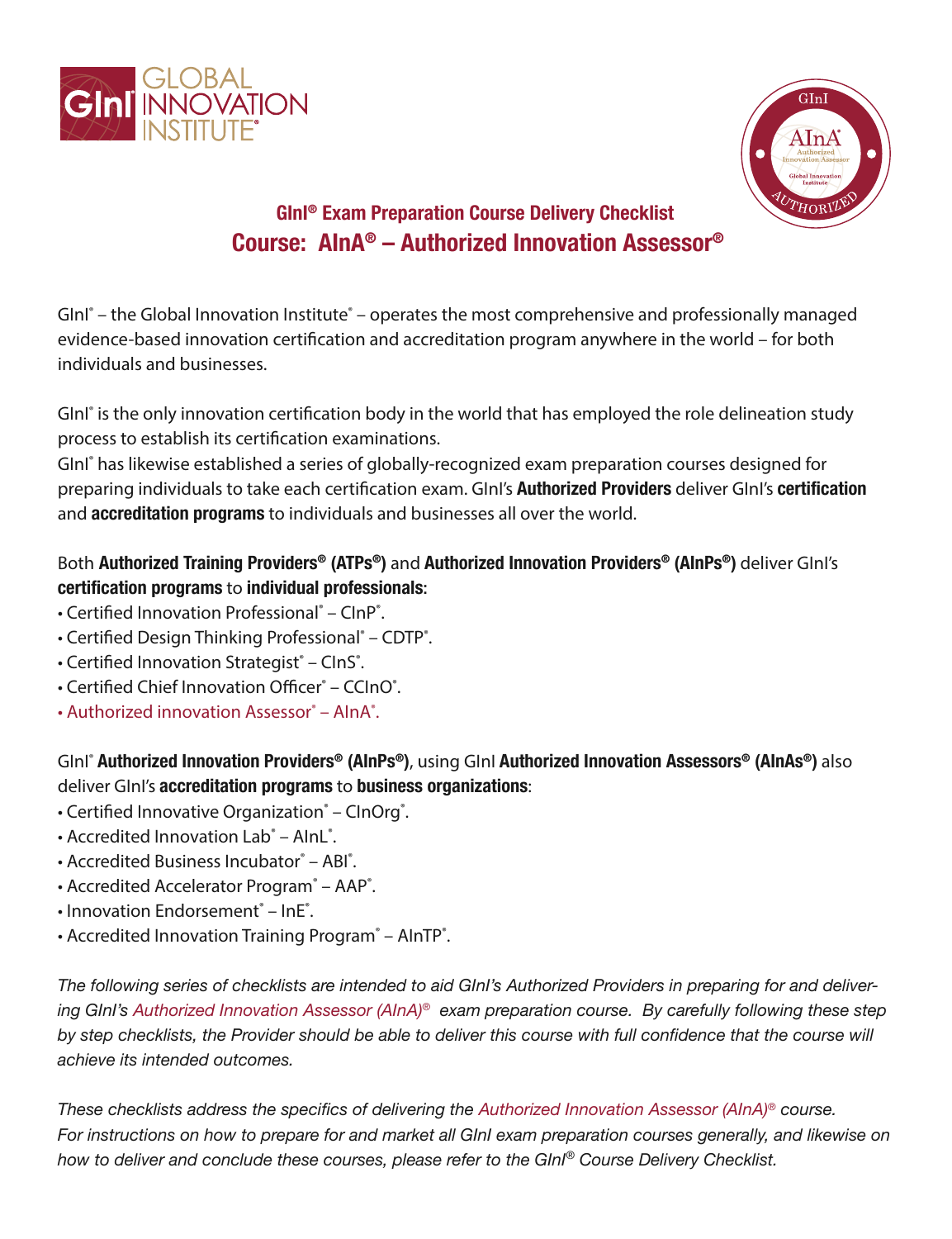

of the course.

### Understand the duration, structure, format, and outcomes of the AInA exam preparation course. Understand the intended duration The AInA<sup>®</sup> exam preparation course is intended to be delivered as a 4-day course with at least 7 hours of contact time each day. If desired, Providers may add additional class time to spend more time

|                                                                                       | on select topics in order to explore them in greater detail.                                                                                                                                                                                                                                                                                                                                                                                                                                                                                                                                                                                                                                                                                                                   |  |
|---------------------------------------------------------------------------------------|--------------------------------------------------------------------------------------------------------------------------------------------------------------------------------------------------------------------------------------------------------------------------------------------------------------------------------------------------------------------------------------------------------------------------------------------------------------------------------------------------------------------------------------------------------------------------------------------------------------------------------------------------------------------------------------------------------------------------------------------------------------------------------|--|
| Understand the<br>intended team<br>structure of the<br>course.                        | Course participants are to be divided into teams, as they will be working<br>together as teams for the majority of the course exercises.<br>The ideal team size is 5, though it is acceptable for team size to vary<br>between 4 and 6.                                                                                                                                                                                                                                                                                                                                                                                                                                                                                                                                        |  |
| Understand the<br>intended classroom<br>format for the<br>course.                     | The intended classroom format for this course is to arrange a serious of<br>round tables about the room where each team will sit together at their<br>table.<br>Ensure that each team can adequately see and hear the instructor at<br>the front of the room.                                                                                                                                                                                                                                                                                                                                                                                                                                                                                                                  |  |
| Understand the<br>expected outcomes<br>for the course.                                | The expected outcomes of the AInA° course are that:<br>1. Participants are properly exposed to the topical content<br>of the course through a clear explanation of each topic.<br>2. Participants are able to develop a useable understanding<br>of the course content.<br>This is augmented by:<br>a) Deeper instructor explanation<br>(for example, by answering clarifying questions).<br>b) Additional classroom discussion amongst participants.<br>c) Application of the hands-on exercises provided in the Course<br>Exercise Book and Case Study materials.<br>d) Further review and study of the Course Workbook content.<br>3. Participants are ultimately able to complete and pass the AlnA®<br>exam so as to obtain formal certification as a AlnA <sup>®</sup> . |  |
| Ensure your Instruc-<br>tor meets the qualifi-<br>cations for teaching<br>the course. | Your instructor must meet both of the following qualifications:<br>1. Hold current certification as a Glnl <sup>®</sup> AlnA <sup>®</sup> .<br>2. Previously conducted a ClnOrg <sup>®</sup> , AlnL <sup>®</sup> , ABI <sup>®</sup> , or AAP <sup>®</sup><br>assessment.                                                                                                                                                                                                                                                                                                                                                                                                                                                                                                       |  |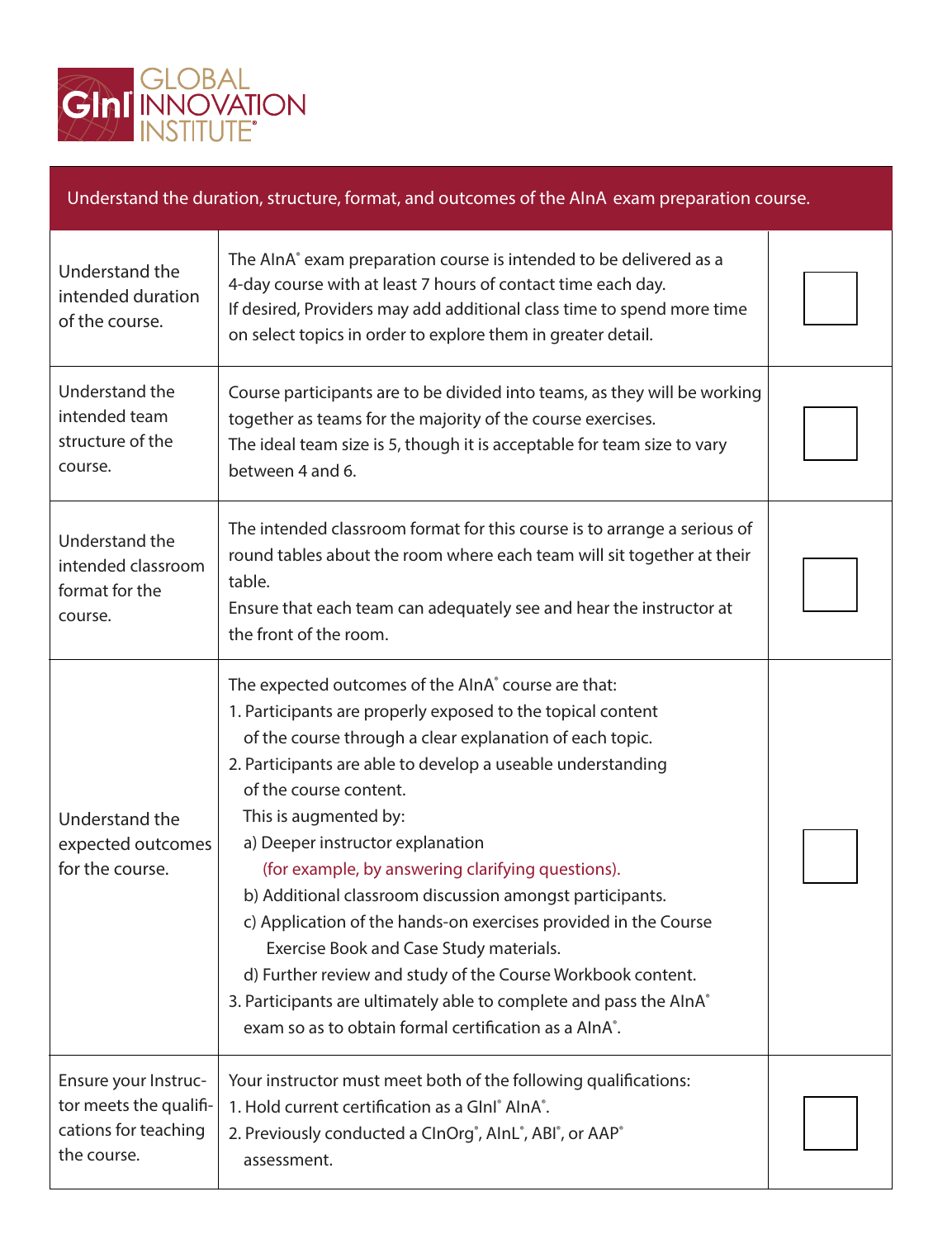

| Assemble the core materials required to deliver the AInA <sup>®</sup> exam preparation course. |                                       |             |  |
|------------------------------------------------------------------------------------------------|---------------------------------------|-------------|--|
| Item                                                                                           | <b>Number</b>                         | Format      |  |
| Course Outline for the AlnA <sup>®</sup> course.                                               | One only - for your instructor.       | <b>XLSX</b> |  |
| Presentation Deck for the AlnA <sup>®</sup> course.                                            | One only - for your instructor.       | <b>PPTX</b> |  |
| Course Workbook for the AlnA <sup>®</sup> course.                                              | One hardcopy for each<br>participant. | <b>PDF</b>  |  |
| GA – Strategy & Program Review.                                                                | One hardcopy for each<br>participant. | <b>PDF</b>  |  |
| GA - Interview Directory.                                                                      | One hardcopy for each<br>participant. | <b>XLSX</b> |  |
| GA - Targeted Interview Dialogues -<br>Completed.                                              | One hardcopy for each<br>participant. | <b>PPTX</b> |  |
| <b>GA</b> – Innovation Maturity Assessment<br>Report - InMAR.                                  | One hardcopy for each<br>participant. | <b>PDF</b>  |  |
| GA - Targeted Interview Dialogues - Open.                                                      | One softcopy for each<br>participant. | <b>PPTX</b> |  |
| GA - Innovation Maturity Assessment -<br>InMAT.                                                | One softcopy for each<br>participant. | <b>XLSX</b> |  |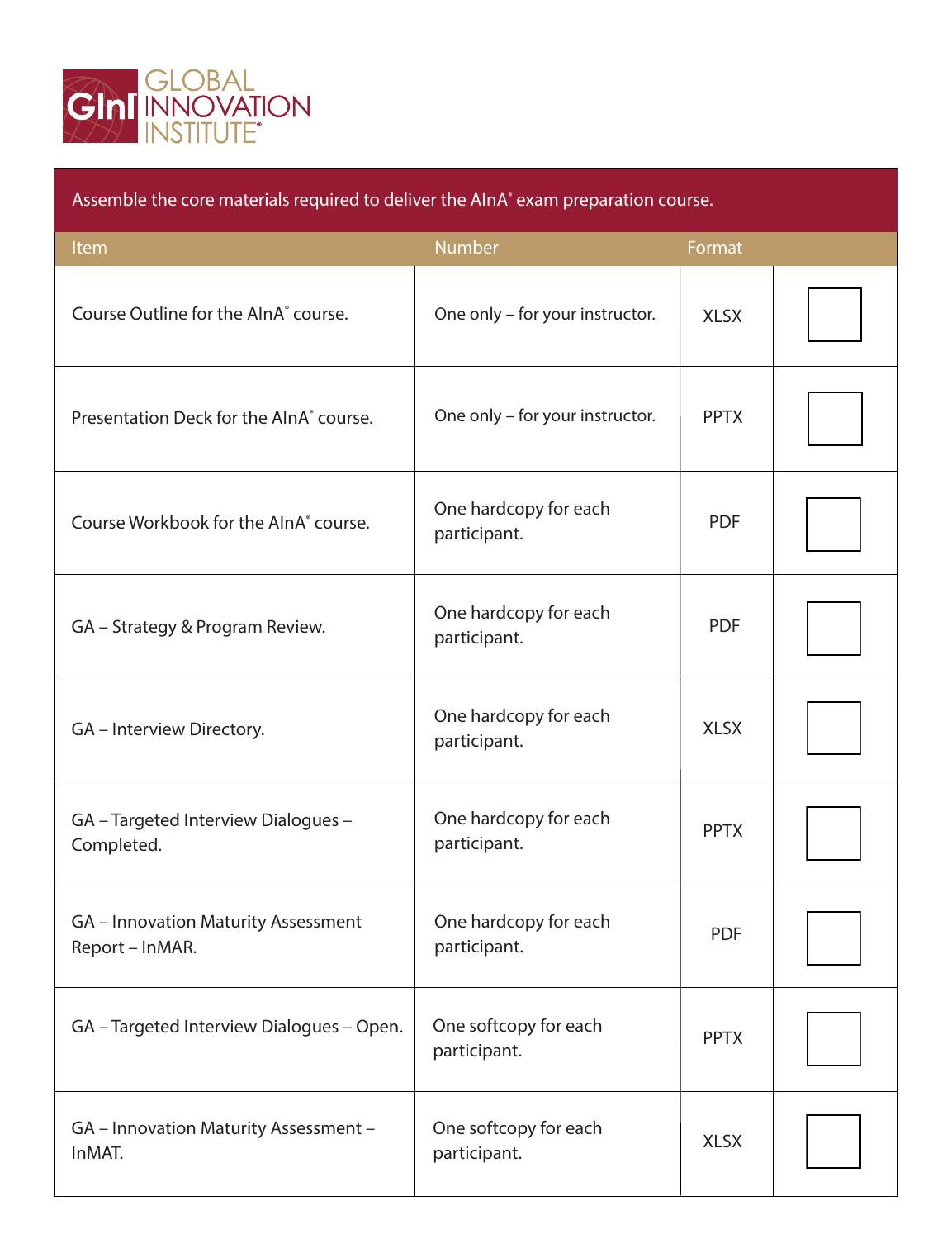

|  | Assemble the wall and table posters required to deliver the AInA <sup>®</sup> exam preparation course. |
|--|--------------------------------------------------------------------------------------------------------|
|  |                                                                                                        |

| Item                                                                                 | <b>Number</b>                         | Format      |  |
|--------------------------------------------------------------------------------------|---------------------------------------|-------------|--|
| Wall Poster - Glnl® Enterprise Innovation<br>Architecture - ElnA°.                   | One only – to hang on a<br>room wall. | <b>JPEG</b> |  |
| Wall Poster – Glnl <sup>®</sup> Strategic Innovation<br>Compass $-$ SlnC $\degree$ . | One only – to hang on a<br>room wall. | <b>JPEG</b> |  |
| Wall Poster – Glnl <sup>®</sup> Strategic Innovation<br>Roadmap – $SINR^*$ .         | One only - to hang on a<br>room wall. | <b>JPEG</b> |  |

|             | Assemble the core materials required to deliver the AInA exam preparation course. |  |  |  |
|-------------|-----------------------------------------------------------------------------------|--|--|--|
| <b>Item</b> | <b>Number</b>                                                                     |  |  |  |
|             |                                                                                   |  |  |  |

| Easel Stand.<br>Ideally with an integral whiteboard surface.  | One per team / table.<br>Plus one for the instructor.  |  |
|---------------------------------------------------------------|--------------------------------------------------------|--|
| Flip Chart.<br>To be placed on each team's easel stand.       | One per team / table.<br>Plus one for the instructor.  |  |
| Post-It Notes - multiple pad colors.                          | $4 - 5$ pads per team / table.<br>Vary the pad colors. |  |
| Markers - Whiteboard / Universal -<br>multiple marker colors. | $2 - 3$ per team / table.<br>Vary the marker colors.   |  |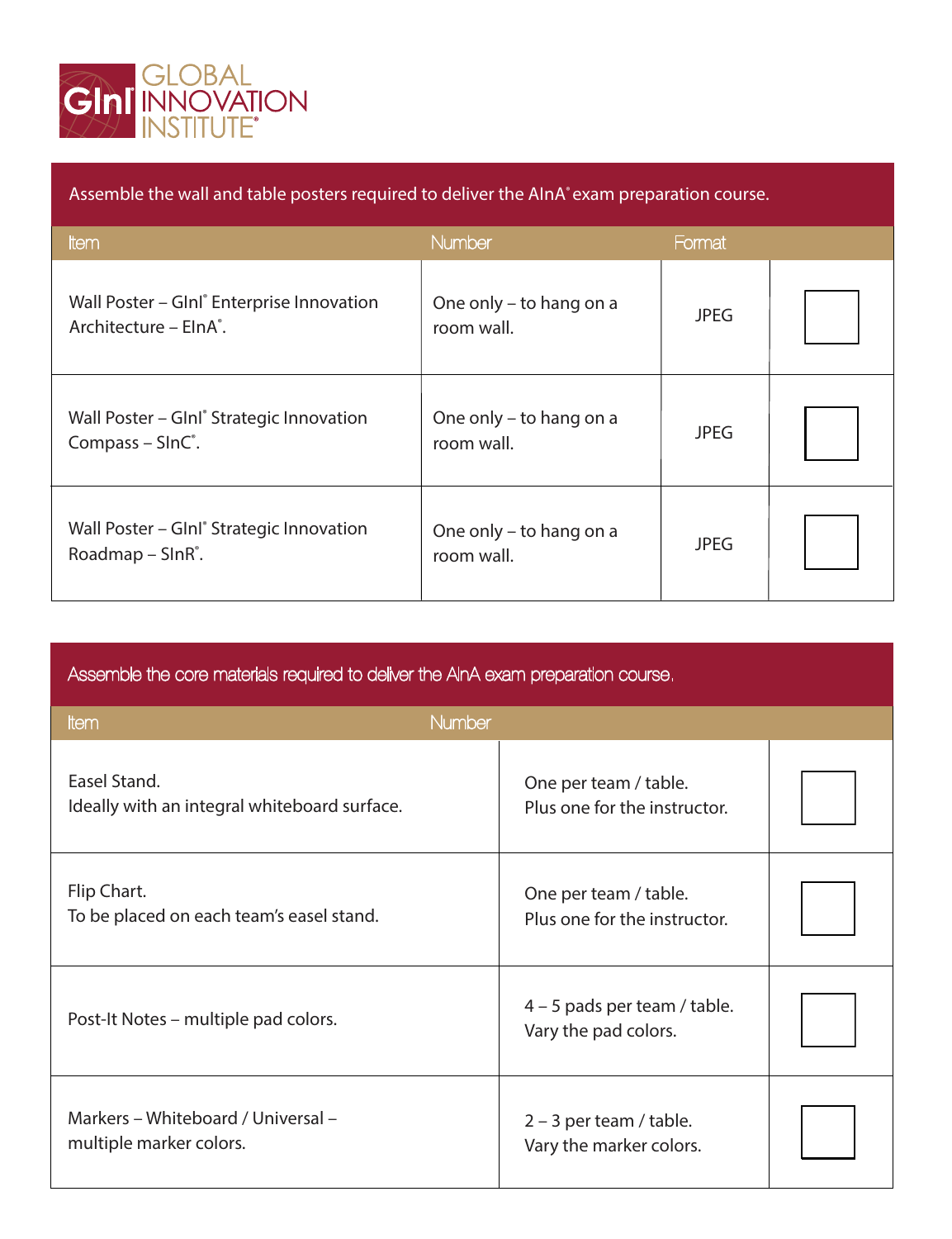

## Suggested books for the Course Instructor to read.

| <b>Title</b>                                                                                   | Author(s)                                         | <b>Topic</b>                    |  |
|------------------------------------------------------------------------------------------------|---------------------------------------------------|---------------------------------|--|
| <b>Innovation Governance:</b><br>How Top Management Organizes and<br>Mobilized for Innovation. | Jean-Philippe Deschamps,<br>Beebe Nelson.         | Innovation<br>Governance        |  |
| The Alchemy of Growth:<br>Practical Insights for Building the<br><b>Enduring Enterprise.</b>   | Mehrdad Baghai,<br>Stephen Coley,<br>David White. | Growth<br>Strategy              |  |
| The Innovator's Dilemma:<br>When New Technologies Cause Great<br>Firms to Fail.                | Clayton Christensen.                              | Technological<br>Disruption     |  |
| The Innovator's Solution:<br>Creating and Sustaining Growth.                                   | Clayton Christensen,<br>Michael Raynor.           | Resilient<br>Growth<br>Strategy |  |
| The Attacker's Advantage:<br><b>Turning Uncertainty into Break-</b><br>through Opportunities.  | Ram Charan.                                       | Structural<br>Change            |  |

#### Plan and prepare for delivering the AlnA<sup>®</sup> exam preparation course.

| Establish a detailed agenda<br>for the course.                                   | This will involve a detailed agenda prescribing the times<br>for introductions, recaps, lessons, Q&A sessions, exercis-<br>es, breaks, meals, and summarizations.                                                                                                                                                                                                                                                                                                                                                                                                                  |  |
|----------------------------------------------------------------------------------|------------------------------------------------------------------------------------------------------------------------------------------------------------------------------------------------------------------------------------------------------------------------------------------------------------------------------------------------------------------------------------------------------------------------------------------------------------------------------------------------------------------------------------------------------------------------------------|--|
| Plan out the logistics for<br>the course, and for each<br>day within the course. | This will involve creating detailed plans for the following:<br>• Course location / venue<br>(including ensuring that participants have been provided with<br>directions on how to locate the venue, and any special instruc-<br>tions they will require for parking, sign-in, etc.).<br>• Overall length of the course, in number of days.<br>• The detailed schedule for each day - times and durations for<br>starts, breaks, lunch, ending, etc.<br>Classroom set up - tables, chairs, whiteboards, posters,<br>exercise materials, instructor lectern, projector, audio, etc. |  |